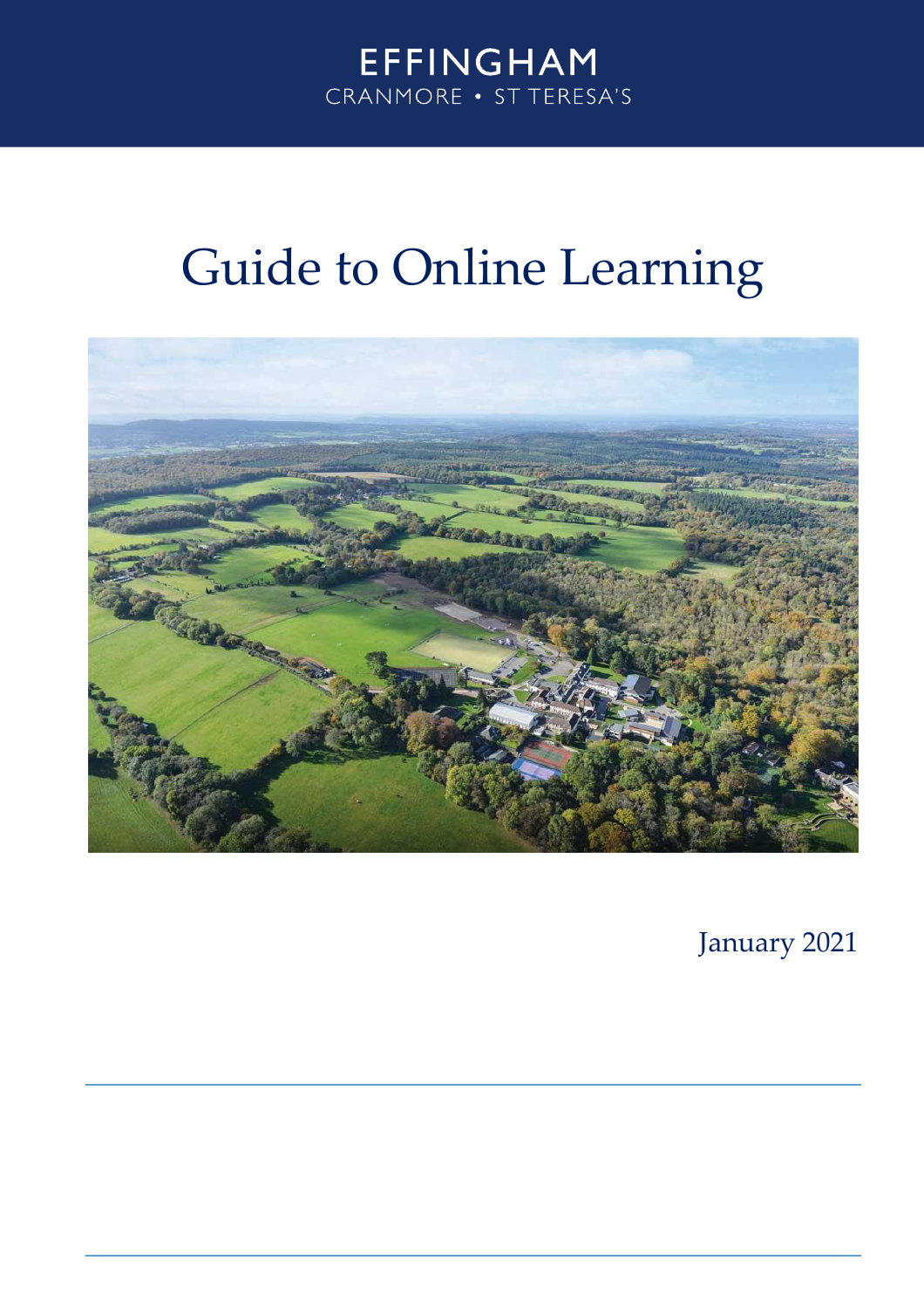# **Contents**

# **Table of Contents**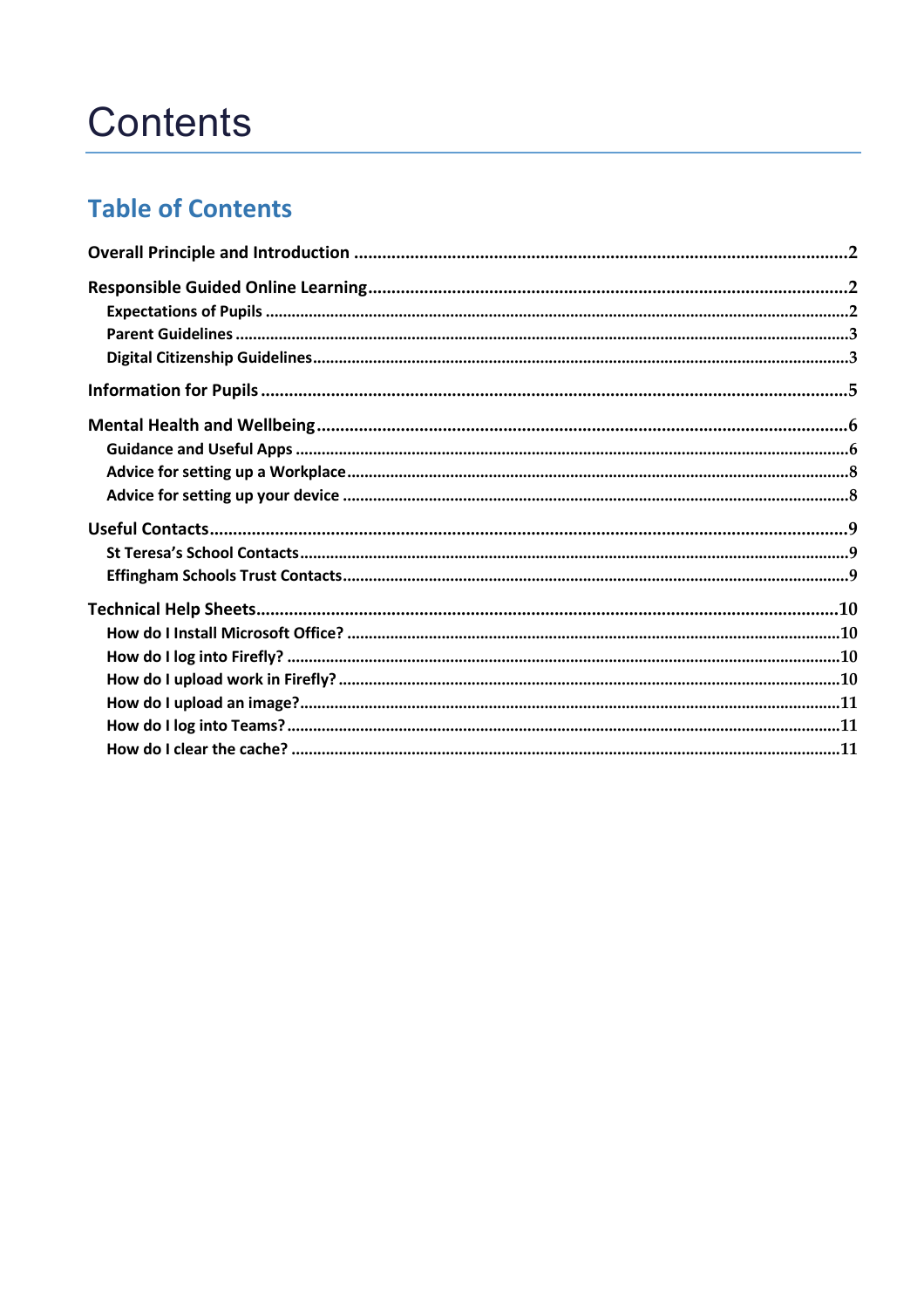## <span id="page-2-0"></span>**Overall Principle and Introduction**

St Teresa's Prep School will provide all the girls with a Guided Online Learning programme, appropriate to their age and ability. Our aim is to ensure that all our girls continue to receive the high quality of education they are used to. Live lessons will be delivered via Microsoft Teams and recorded copies of these lessons will be available to watch at a different time if that is more convenient for your family situation. Our Virtual Learning Environment (VLE), "Firefly", will be used to access all material in one place.

Parents and guardians will understand that there will be issues that arise, and as always, we welcome your feedback and suggestions to enable the Schools to continue to improve.

## <span id="page-2-1"></span>**Responsible Guided Online Learning**

## <span id="page-2-2"></span>**Expectations of Pupils**

- Participate as fully as possible and contribute positively to the online classroom environment.
- Behave appropriately, respectfully and responsibly in all communications with teachers, peers and others: understand that this is seen as an extension of the normal classroom.
- Be prepared for live online sessions. Make sure you in a quiet space, dressed appropriately and have all the resources you need. Pupils need to be on time for lessons.
- Follow the timetabled teaching as much as possible.
- Regularly check Firefly/Teams/Email to see the instructions for each lesson.
- Endeavour to complete all work set to the best of your ability and as independently as possible.
- Make sure all work/assignments set by your teachers are uploaded electronically so that regular feedback can be given to support your progress.
- Contact your teacher in the first instance if you have any queries about the work.
- **•** Do not record, post or take photos of your peers or teachers during Online Learning or share recorded lessons and resources publicly. Your teacher will record the lesson so those who are not present can watch later.
- **Do not** deliberately browse, download, upload or forward material that could be considered offensive or illegal.
- Understand that your teachers are available for you if there are any concerns or worries.
- Read your comments and messages carefully before posting them online in Teams Chats
- **Do not** do more than the allocated time for any one subject. Notify your teacher that it was the amount of work completed in the allocated time and let them know if you could not complete the work for any reason.
- Use the suggestions from the PE Departments to keep fit and healthy.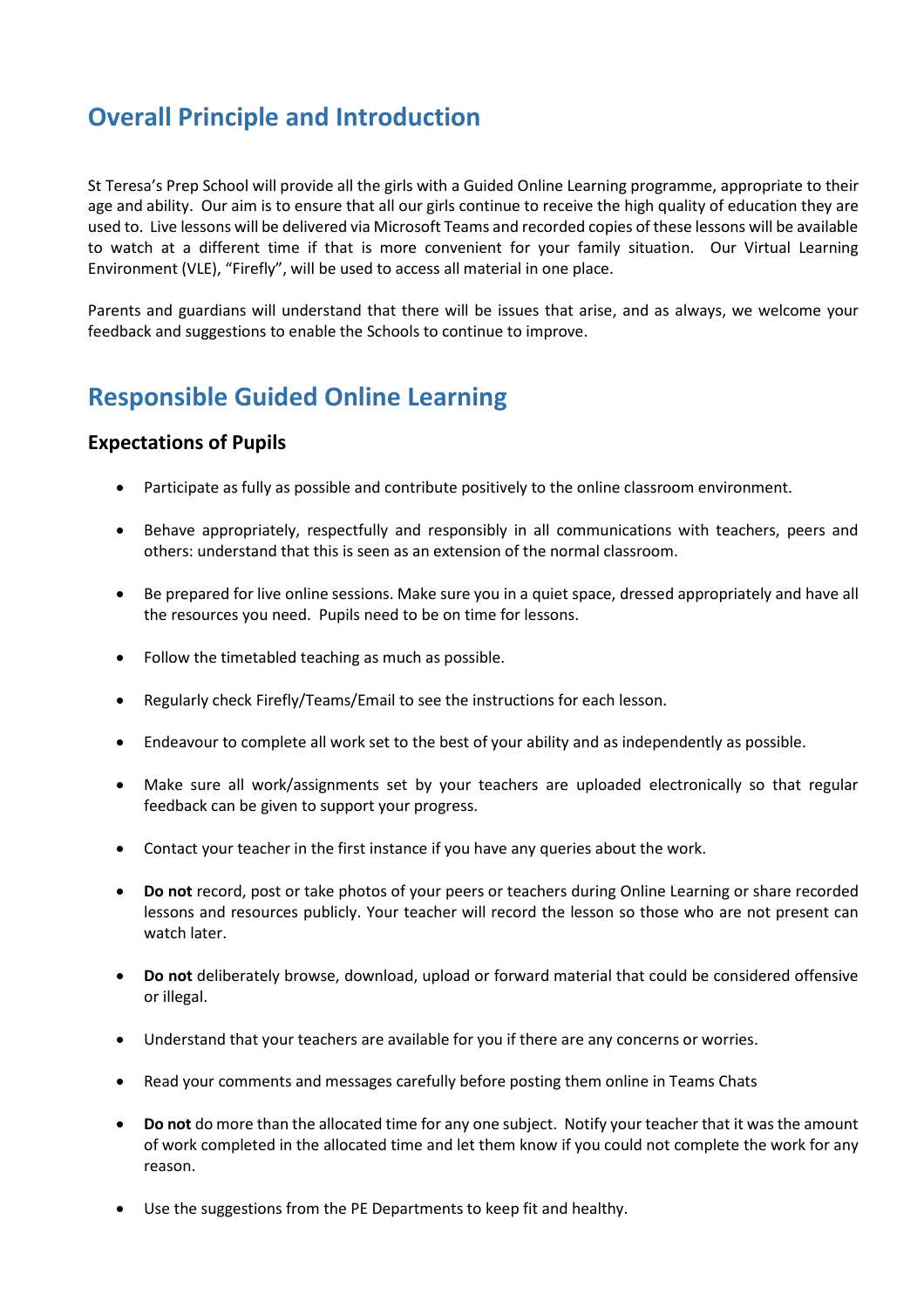## <span id="page-3-0"></span>**Parent Guidelines**

In order to support Guided Online Learning, we request that parents facilitate the following, wherever possible:

- Provide a quiet workspace that is free from distraction.
- Encourage and support your daughter with her work. This includes, but is not limited to, finding an appropriate place to work, checking that set work is completed by the end of each day and ensuring that the timetabled teaching and learning programme for the day is followed.
- Ensure your home network meets technical requirements.
- Ensure that your child accesses Firefly/Teams every school day.
- Minimise parental involvement during Team Meeting sessions. The interactions in these meetings sessions should be limited to the teacher and the girls.
- Encourage your daughter to work independently as much as possible and to complete all tasks to the best of his/her ability.
- Discuss the learning outcomes that have been achieved each day.
- Inform the School if you are concerned about the progress your daughter is making.
- Inform the School if your daughter is unwell and unable to complete set tasks by emailing the school office.
- Encourage a balanced lifestyle that involves daily exercise.
- Prioritise your daughter's wellness and happiness over completion of work. In the Prep schools, teachers will be setting work which is optional as well as the core work that needs to be completed.
- Remain patient and flexible as the girls and the teachers adjust to this new way of working.
- Do not record, post or share resources set for your daughter.
- If you have any concerns, please contact the class teacher for subject-specific queries in the first instance. Senior staff, and Heads of Department in the Senior School, are also available to provide support if the teacher cannot be contacted.

## <span id="page-3-1"></span>**Digital Citizenship Guidelines**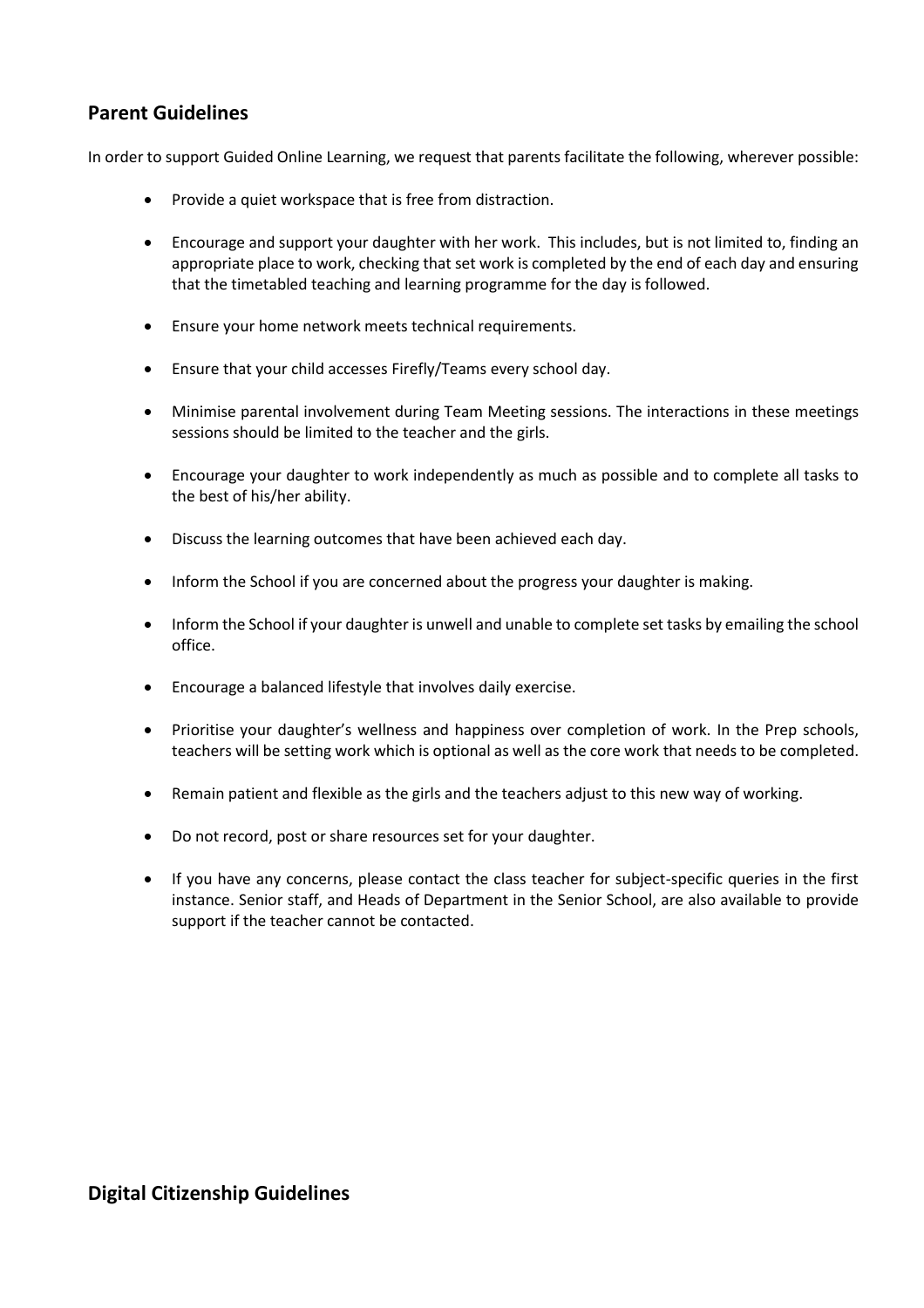| As a teacher you can expect me                                                                     | <b>Digital Citizenship Guidelines</b>                                  | As a Student you can expect                                   |  |  |  |
|----------------------------------------------------------------------------------------------------|------------------------------------------------------------------------|---------------------------------------------------------------|--|--|--|
| to                                                                                                 |                                                                        | me to                                                         |  |  |  |
| Use Firefly/Teams to post work<br>and resources to support your<br>learning                        | Act in a respectful manner, as you<br>would do face to face            | Check Firefly/Teams to access<br>assigned work and resources  |  |  |  |
|                                                                                                    | Read your comments and                                                 | Join any live online lesson                                   |  |  |  |
| Be available, wherever possible,<br>to be live online during your<br>timetabled lesson/clinics for | messages carefully before posting<br>them online                       | scheduled at specific times of the<br>day (wherever possible) |  |  |  |
| you to ask questions/answers                                                                       | Ask questions, but check to see if<br>they have already been answered  | Attend live clinics if I need further<br>support              |  |  |  |
| Provide feedback on the work                                                                       |                                                                        |                                                               |  |  |  |
| completed                                                                                          | When working<br>collaboratively each person has a                      | Ask questions to help me<br>understand the tasks and          |  |  |  |
| Communicate with you using                                                                         | role to play to complete the set                                       | assignments set for you                                       |  |  |  |
| <b>Email, Teams Chat and Teams</b>                                                                 | task                                                                   |                                                               |  |  |  |
| <b>Meeting</b>                                                                                     |                                                                        | Use Email, firefly, Teams Chat and                            |  |  |  |
| Provide a range of activities and                                                                  | Be prepared for any live online<br>lessons you have. Are you in a      | <b>Teams Meeting to communicate</b>                           |  |  |  |
| learning opportunities during the<br>period of closure                                             | quiet space, dressed appropriately<br>and have all resources you need? | Complete the work set by the due<br>date                      |  |  |  |
|                                                                                                    |                                                                        |                                                               |  |  |  |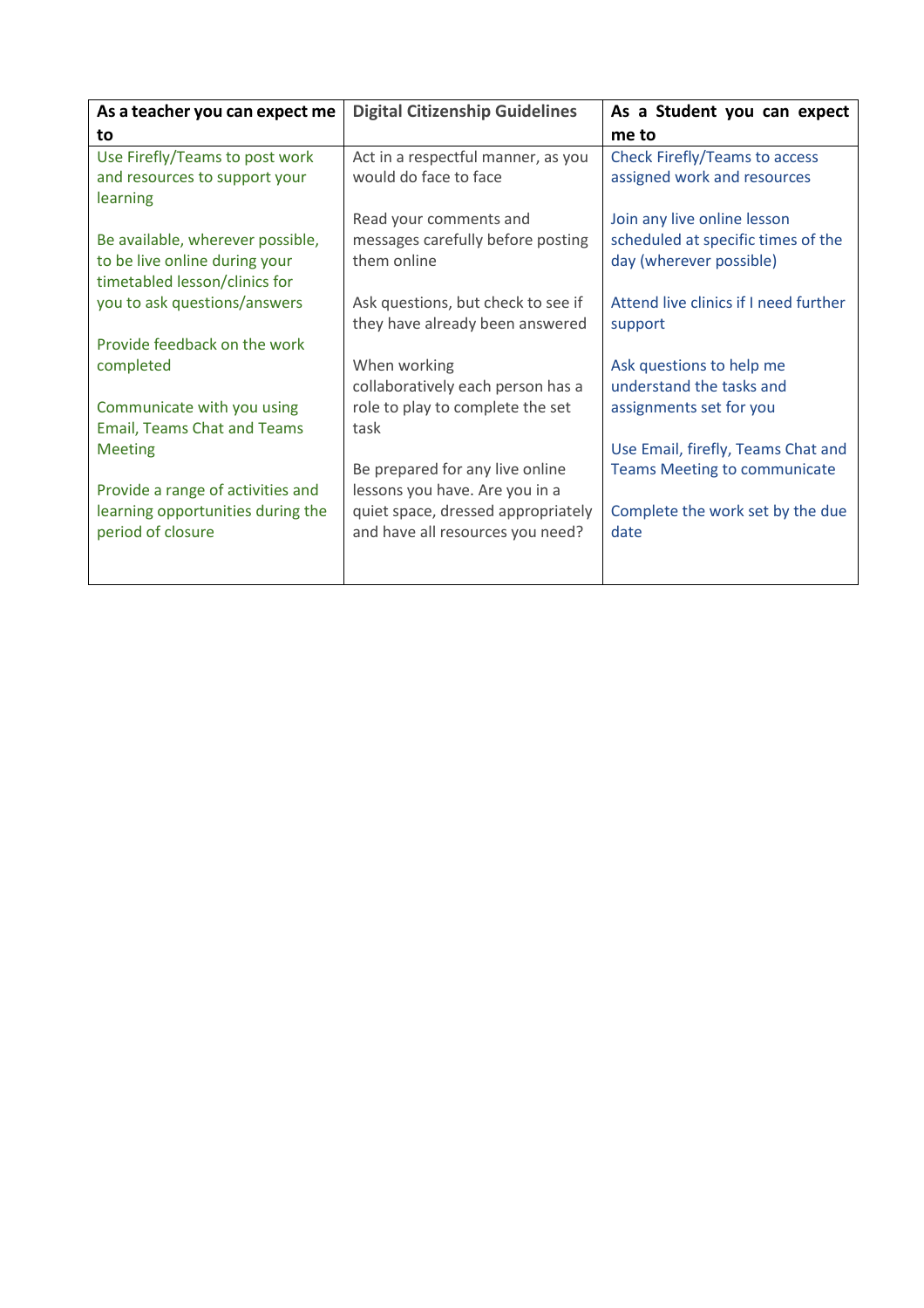# <span id="page-5-0"></span>**Information for Pupils**

### **What will be happening each day?**

- 8:30am: Please log into your virtual Teams classroom to register and say 'Good morning' to your teacher and all your friends and find out what work is available to you. Remember to have your microphone on mute until you want to speak otherwise no one will be able to hear each other!
- 8:40am: Attend the Prep School assembly/Thought for the Day. On Fridays, we will continue to have the Celebration Assembly where we will celebrate birthdays of the week and find out which girls have been nominated for the Golden Book!
- 9.00am: Online Lessons begin
- Please follow your timetable, which has been amended to include breaks so that you have time away from the screen. Sometimes you may be asked to complete tasks offline.
- We understand that every family is different, if you are unable to attend a lesson for any reason, please ask your parents to let your teacher or the School Office know.
- Make sure you take one hour for lunch and have regular breaks throughout the day.
- 1.10pm: Please log into your virtual Teams classroom to register and say 'Good afternoon' to your teacher.
- Additional activities, resources and assignments for each subject will be posted on Firefly.
- Make sure you do one physical activity a day. There are two lessons a week available with Miss Rippington and lots of additional suggested links on Firefly such as work outs with Joe Wicks.

### **What will I need to do?**

- Please check Firefly at the start of each day, and regularly after that, for updates.
- Please upload your work onto Firefly as soon as possible after it is completed.
- There will be no homework as it has been embedded into the lessons set by your teachers.
- As a guide, we would encourage you to allot specific periods for your academic work, interspersed with time away from your screen and physical activity.
- If you are unwell, please make sure that your parents inform the School Office so that we can take this into account when monitoring your completion of work.

### **What happens after I complete my work each day?**

- Your teachers will monitor your work and make sure you are completing the core tasks.
- They will provide feedback and marking in line with the School's Marking Policy, to enable you to make progress. Do read their feedback carefully and act upon targets given to make improvements.
- There is so much more you can be doing to enrich your time and broaden your learning!

Use your time purposefully - the possibilities for what you could achieve are enormous!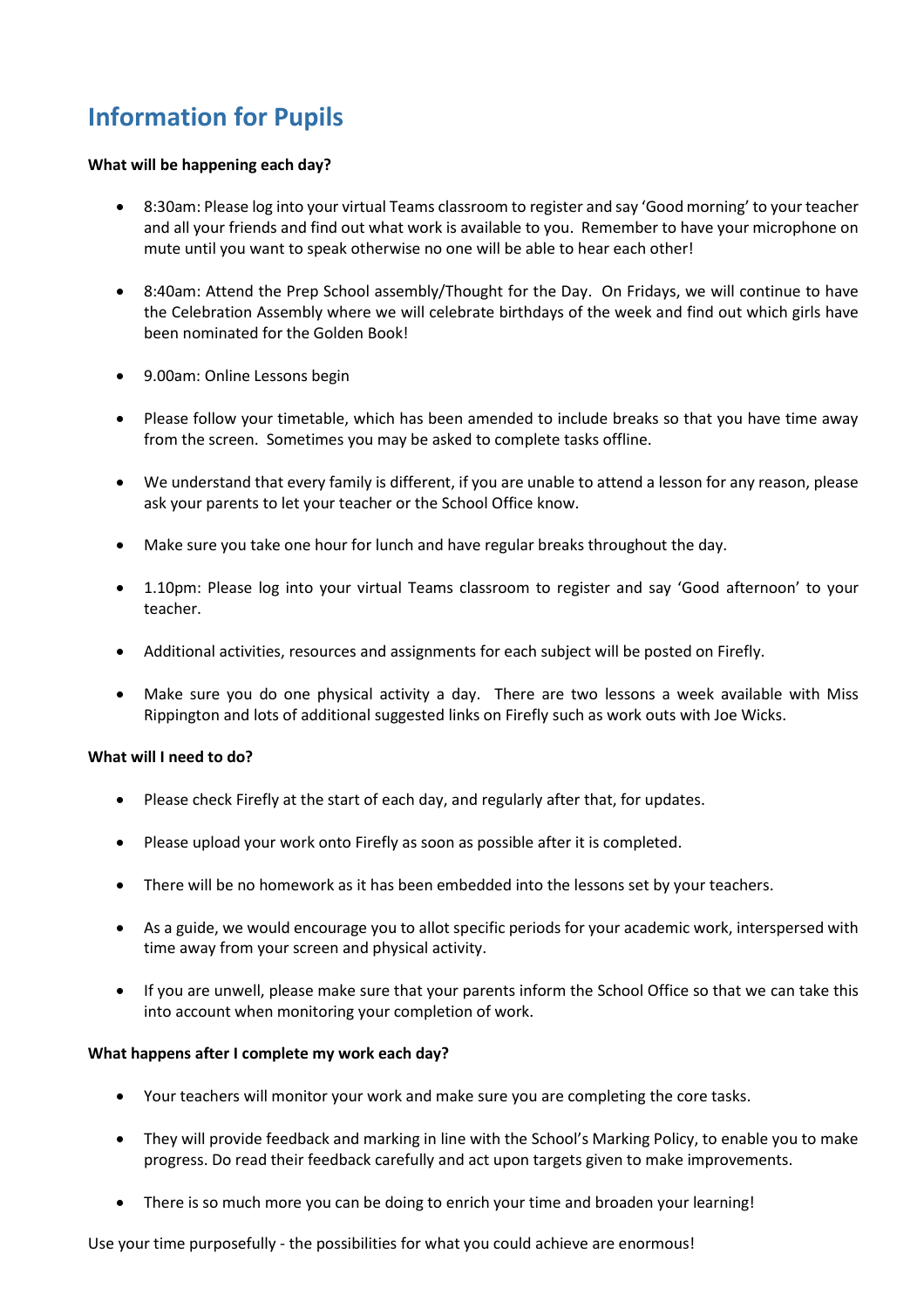# <span id="page-6-0"></span>**Mental Health and Wellbeing**

## <span id="page-6-1"></span>**Guidance and Useful Apps**

During this time, it is perfectly normal to feel sad, confused, scared or angry. In this section you will find information to help prevent or minimise these feelings and to encourage positive mental health and wellbeing.

Please ensure that you have sufficient **sleep** (eight hours is optimal for most children) and eat a **healthy, balanced diet**. It is extremely useful to have some sort of **routine** for the day. Set the morning alarm, leaving time for a leisurely breakfast before the school day starts. The school timetable will obviously help, but we also suggest a list of other things to do each day:

- **Exercise**: Everyone should have at least one physical activity every day. Your Director of Sport has placed a large number of activities for you to choose from online. Miss Rippington will be placing her PE lessons and other useful links on Firefly; you can find them under Prep PE.
- **Be creative:** whatever interests you. **Try something new** if you like, how about Arts & Crafts, playing different styles of music, learning a language or a new instrument, writing a journal, scrapbooking (there are loads of ideas on Pinterest), colouring, writing, poetry... You will find some exciting suggestions of competitions and awards you can work towards below.
- **Take some fresh air:** Spend time outside if you possibly can, enjoy nature and a little sunshine on your face.
- **Help someone:** when you do something for someone else, you feel good too. How about helping with the housework, making someone a hot drink, writing to a neighbour, brushing the cat...
- **Socialise:** with family at home and with friends online. Please remember not to leave anyone out of your online chats.
- **Relax:** offline as well as online!

**Time** is precious, you are the master of your own time and can maximise or waste it. Enjoy the slower pace life will take. The biggest challenge to our time is the screen; be its master, not its servant - it has the capacity to eat up every waking hour. We suggest you remove all screens from bedrooms. For an innovative solution to help stay off smart phones and maintain focus, have a look at the Forest App which encourages you to stay focused on your offline activity and grow your own virtual forest which can then be turned into real trees [https://www.forestapp.cc/.](https://www.forestapp.cc/)It is important we don't lose sight of the facts and context when we are looking at Covid19 coverage across the news and social media. **Fake news** can cause considerable levels of anxiety and distress. Please only use reputable sources of information such as national news channels and government websites.

**Staying safe online** must remain a priority. Th[e Thinkuknow website](https://thinkuknow.us13.list-manage.com/track/click?u=2ae276529dabe14cecc1d261e&id=0d0051ab8a&e=e828a78417) provides up-to-date information. They have produced useful [Thinkuknow Parents Helpsheets](https://thinkuknow.us13.list-manage.com/track/click?u=2ae276529dabe14cecc1d261e&id=58422e77c7&e=e828a78417) for guidance of how to stay safe online while the children are off school. Please remember the pupils may be using the camera option when taking part in online lessons, they must therefore dress appropriately.

The children all know about the CEOPS button: [www.ceop.police.uk/safety-centre/](http://www.ceop.police.uk/safety-centre/) They (or you) can use this link to make a report to the police if you are concerned about a young person being at risk of harm online and get support from a specialist Child Protection Advisor.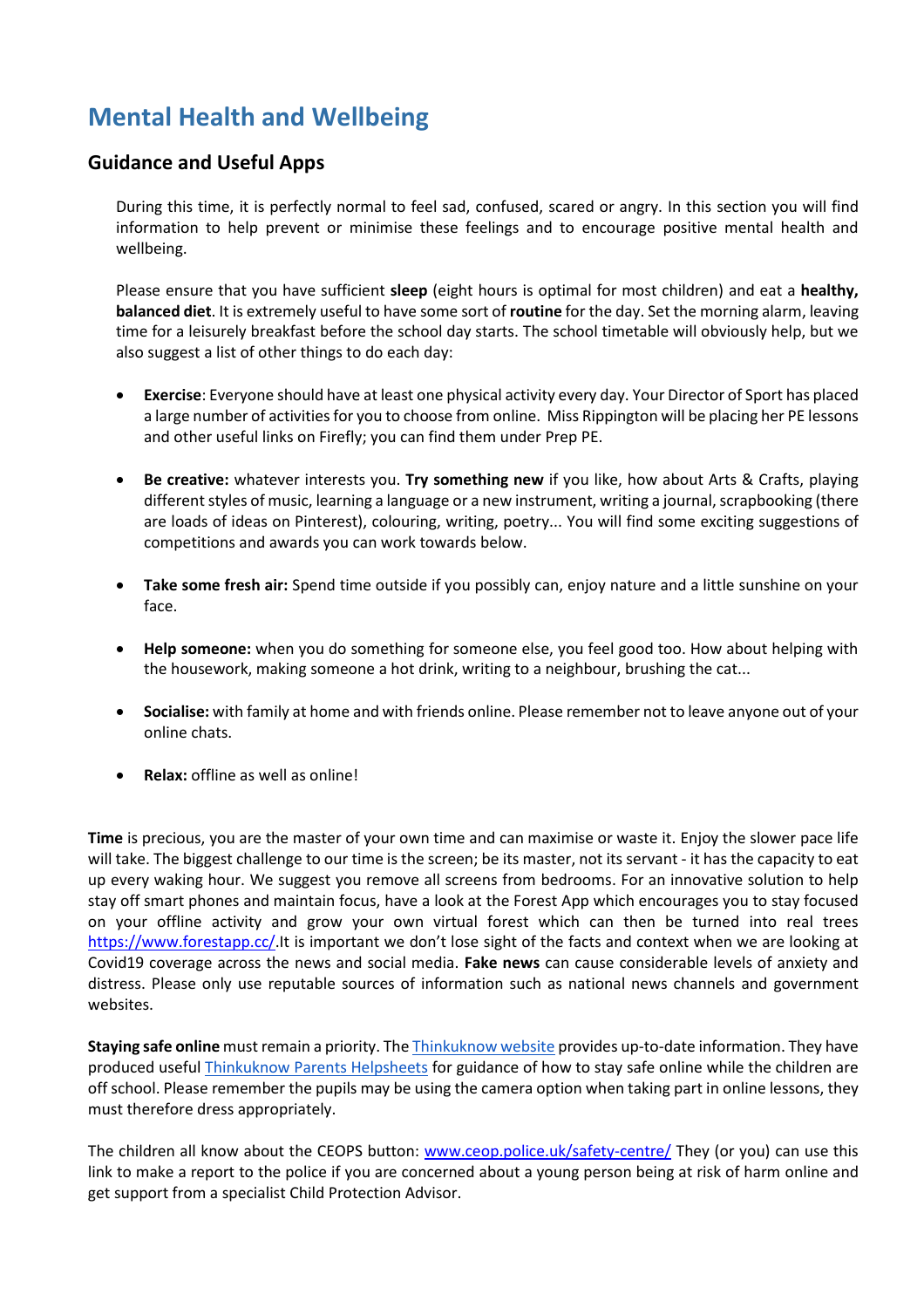If feelings of **emotional upset become overwhelming**, the following may be useful:

- Breathing exercises try 7/11 breathing. Breathe in for a count of 7, out for a count of 11. Repeat until you start to feel calmer.
- Go outside for a walk in the fresh air.
- Do some exercise. Try the school PE lessons on the above links, or daily PE with Joe Wicks on YouTube
- Declutter/rearrange your room. It really works!
- Put post-its of positive messages around your room.
- Remember to talk. The pastoral team and school support networks are still here for you and can be accessed via email.
- There are numerous **apps** around to help. The following have been checked out and come highly recommended by St Teresa's Senior Year 9 Mental Health Ambassadors:



**Smiling minds:** This app has a special feature called Thrive Inside to help you stay calm and healthy in the physical constraints of your home during the Covid19 isolation period, while remaining calm and healthy inside your mind.



**Journey:** This builds positive thinking through journaling and increases positive thinking. It is free (with a premium upgrade).



**Happify:** You can post on a story board how you feel, there are engaging activities and games. Proven scientific and effective support is provided and it helps to break old habits and form new habits by providing tools and programs to help you take control of your feelings and thoughts. It is free (with a premium upgrade).



**Headspace**: This is a mindfulness meditation app recommended by the NHS. It includes special meditations, sleep and movement exercises to provide support during isolation to help you find some space and kindness for yourself and others.

Stem4 charity have produced three fantastic free apps developed by young people for young people and their families who are struggling with mental health concerns, including:



**Combinedminds** to help families and friends provide mental health support.

The following **online services** are also recommended:



**Kooth** is a free online counselling service.



**NHS website** provides advice and support for common problems like stress, anxiety and depression.



**Childline** provides free and confidential support to under 19 year olds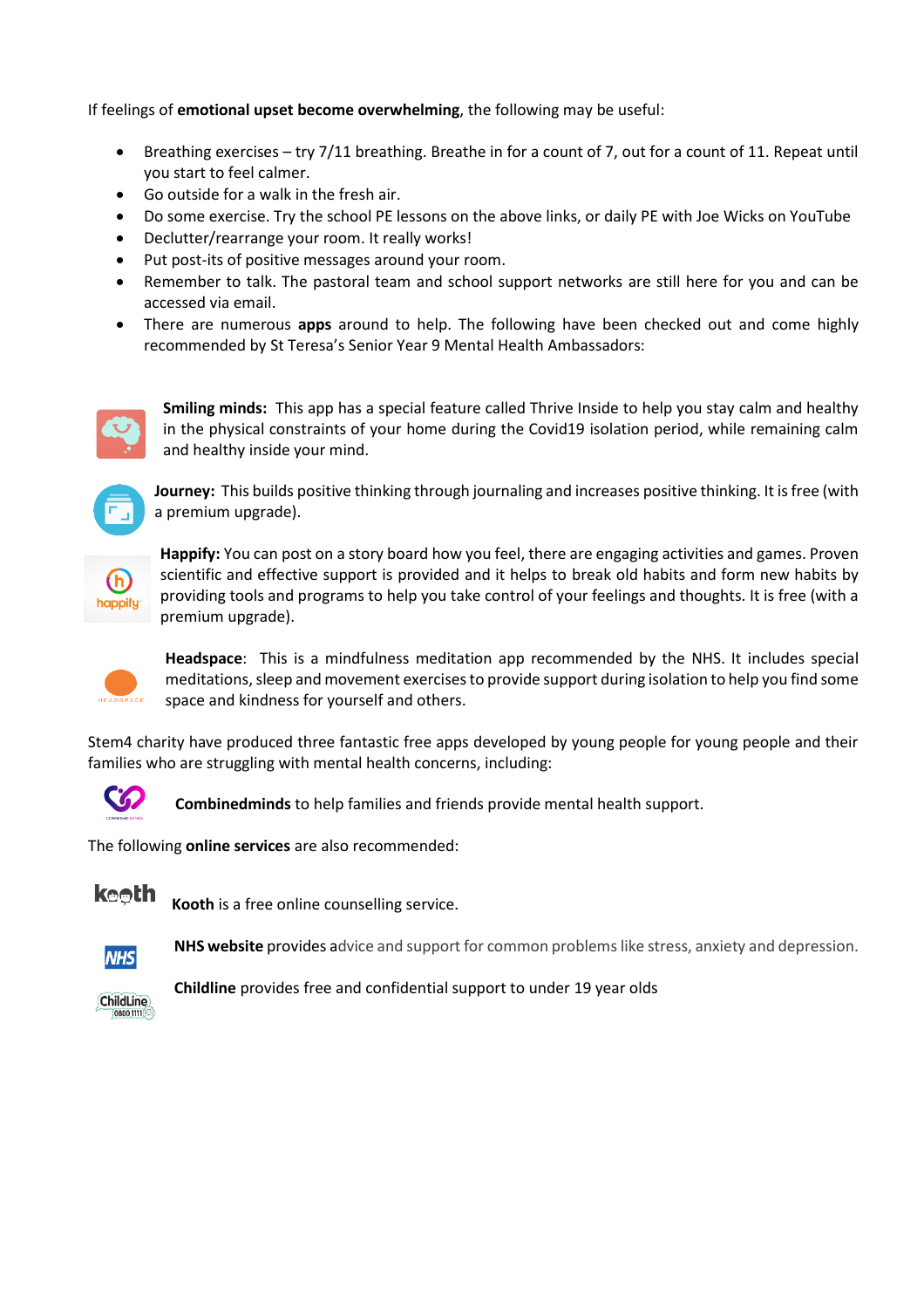## <span id="page-8-0"></span>**Advice for setting up a Workplace**

Balance your screen brightness with your workplace:

- Do not work in a dimly lit room, with a bright screen
- Try to be in a mid-lit room, with the computer screen away from a window.
- Use a desk lamp to aid lighting within a room.
- Change your display brightness within your computer's system settings.

Posture is key:

- Working at a computer for any period of time should be well planned.
- Sit comfortably.
- Do not strain your neck.
- Ensure that you stare straight at the computer, to make sure the monitor is at eye level.
- Do not sit too close to the computer screen.

Take frequent breaks:

- As an absolute minimum you should stand up and move around.
- Stretch your body.
- Preferably get some fresh air and walk around outside.

Focus on other things within a room every 20 minutes:

- Do not stare at a computer screen for too long.
- Ensure that you regularly focus on something else in the room at a greater distance.

## <span id="page-8-1"></span>**Advice for setting up your device**

Adjust your monitor refresh rate:

- Some monitors have a low refresh rate which makes them flicker, although not always noticeably.
- A low refresh rate can cause eye strain.
- Set the refresh rate as high as possible in your Display properties.

Don't read a font that is too small:

- Squinting can cause eye strain and produce headaches.
- Enlarge text using the zoom function to ensure that you can read it easily.

Use a screen filter:

- Either apply a physical screen filter or use the device's settings to reduce the blue light from the screen. On Chromebooks, under 'Settings' (bottom right of the screen by the clock) you can use the 'night light' setting and easily adjust the screen 'warmth'.
- Software called Flux is a free download for Windows:<https://justgetflux.com/>

Keep your screen clean:

Ensure that you clean your screen and make sure it is not covered in dust.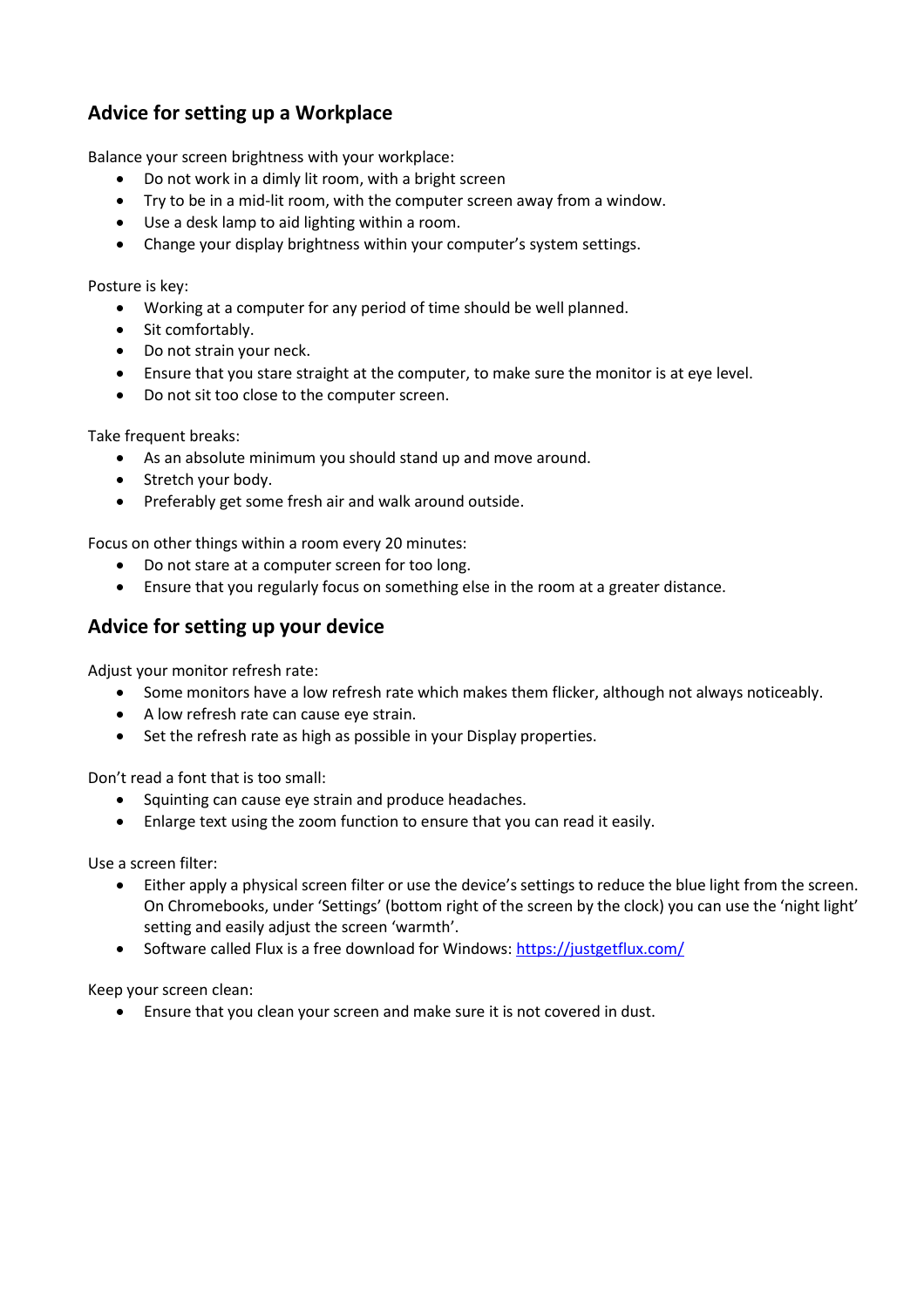# <span id="page-9-0"></span>**Useful Contacts**

## <span id="page-9-1"></span>**St Teresa's School Contacts**

## **Prep Reception:**

Tel: 01372 453456 E-mail: prepinfo@st-teresas.com (this is the best way to contact us as we are not physically in school)

**Senior Reception:** Tel: 01372 452037 E-mail: info@st-teresas.com

**ICT Support (for technical difficulties of any kind):** E-mail: techsupport@st-teresas.com

## **Academic Staff**

A list of academic staff is available on our website [www.st-teresas.com](http://www.st-teresas.com/)

<span id="page-9-2"></span>**Effingham Schools Trust Contacts**

**Accounts (for fee enquiries):** E-mail: accounts@effinghamschools.org

**Admissions (for admissions enquiries):** Annabel Charles E-mail: admissions@effinghamschools.org

## **Queries with this Guidance:**

Victoria Low Director of Operations (Deputy) E-mail: v.low@effinghamschools.org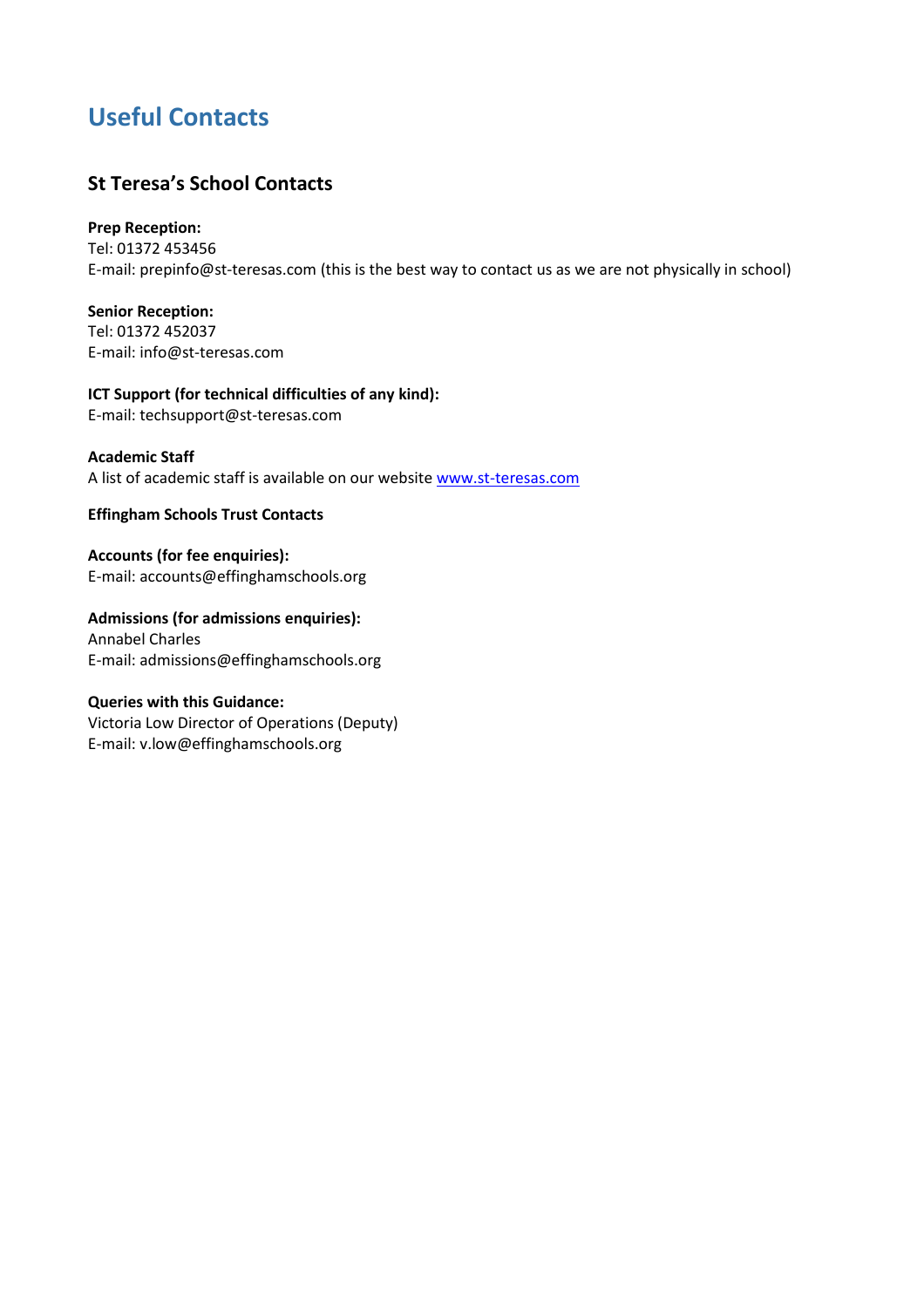# <span id="page-10-0"></span>**Technical Help Sheets**

## <span id="page-10-1"></span>**How do I Install Microsoft Office?**

Every child is entitled to a copy of Microsoft office. To install it, you need to get your child to log into their Office 365 account. On the top right is the button 'Install Office'.

| 曲<br>Office 365 |  |                         |                                      | Q<br>Search                   |             |                             |                            |                            | ි<br>۵                     |            |                                     |
|-----------------|--|-------------------------|--------------------------------------|-------------------------------|-------------|-----------------------------|----------------------------|----------------------------|----------------------------|------------|-------------------------------------|
|                 |  | <b>Good afternoon</b>   |                                      |                               |             |                             |                            |                            |                            |            | Install Office $\sim$               |
|                 |  | <b>Start new</b>        | $\overline{\mathsf{o}}$ .<br>Outlook | OneDrive                      | W<br>Word   | $\mathbf{x}$<br>Excel       | P.<br>PowerPoint           | $N_{\parallel}$<br>OneNote | $\mathsf{s}$<br>SharePoint | Ŵ<br>Teams | N <sub>2</sub><br>Class<br>Notebook |
|                 |  | $S_{\parallel}$<br>Sway | 다<br>Forms                           | $\overrightarrow{A}$<br>Admin | ∙<br>Stream | $V_{\overline{2}}$<br>Video | $\checkmark$<br>Whiteboard | All apps                   |                            |            |                                     |

Click this and following the instructions based on the machine you are using.

For Tablets and phones, you can download the apps for free from your App stores.

We strongly recommend you download 'Microsoft Teams' for your device. This is a free application. This allows for better functionality and a smoother service.

All these downloads will require your child to log in with their school username and password.

### <span id="page-10-2"></span>**How do I log into Firefly?**

From the school website click the link to firefly at the bottom right-hand side of the page. Please use Google Chrome as your browser.

Press the 'Office 365 logon' button on the right hand side. If asked for your Office 365 email address use your school email address and computer password

On the homepage you will find a list of tasks that your child has been set for you.

Additional resources at located at the top of the page. Here you will find each of the subject's pages for further information.

## <span id="page-10-3"></span>**How do I upload work in Firefly?**

When your child is set a task, a button appears at the top to send a file.



If you click on this button and then select attach a file, you have two options which will work. It can be any type of file: doc, docx, ppt, pptx, jpeg and many other types are also accepted.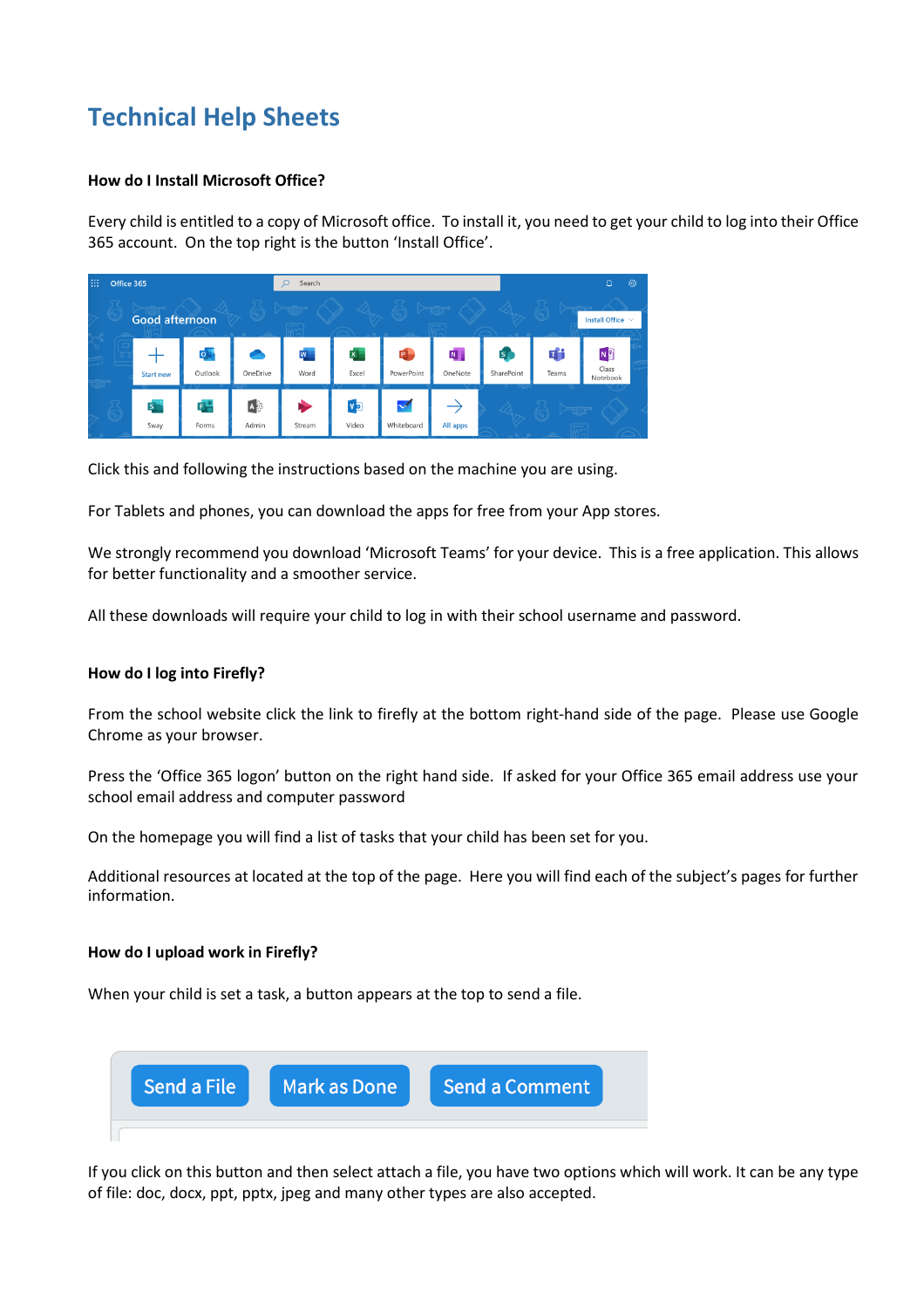**Option One**: File from this computer. If you choose this it will open the files on the computer, you are using. Select the file and it will attach.

**Option Two**: File from One Drive. Each pupil has a Onedrive account where they can store their files. Selecting this option allows students to choose a file they have saved in this location.

If you struggle to upload the file, please send a comment to explain the problem and email the file to the teacher.

#### <span id="page-11-0"></span>**How do I upload an image?**

If the image is on the computer you follow the normal method of uploading a file. If the image is on your phone, you need an additional step to email it to your child's school account. When the child opens the email they will be able to save the attachment to 'OneDrive'. (Right clicking or at the top of the email.). This then allows the child to upload the file from the OneDrive. All email downloads will be in a folder called Attachments.

#### <span id="page-11-1"></span>**How do I log into Teams?**

From the Office 365 home page you should see a button called 'Teams'. If this is not visible, please press all apps and you will find the Teams button will appear on this new page.

Click on this link and you will be taken to the Team home page.

If your teacher has scheduled a class via Meetings, when you click on the Team (class) it will show the meeting and you click 'Join Meeting'

If you are joining a drop in session go into the Team and your teacher should be in a meeting. Click 'Join Meeting'

Remember there is no recording, sharing or reposting. **Please have your microphone off unless you would like to ask a question.** 

We strongly recommend having Teams installed onto your device for a better experience.

#### <span id="page-11-2"></span>**How do I clear the cache?**

When Teams or Firefly no longer work in your web browser it is normally your web browser is cached. To clear your browser follow the links depending on the browser you are using:

CHROME: <https://support.google.com/accounts/answer/32050?co=GENIE.Platform%3DDesktop&hl=en> INTERNET EXPLORER <https://neosmart.net/wiki/clear-internet-explorer-cache/> EDGE <https://support.microsoft.com/en-gb/help/10607/microsoft-edge-view-delete-browser-history> SAFARI <https://www.macworld.co.uk/how-to/mac-software/clear-safari-cache-3496193/> iPad/iPhone <https://support.apple.com/en-gb/HT201265>

#### **Firefly Support pages**

Help pages and video clips for firefly can be found at this location: